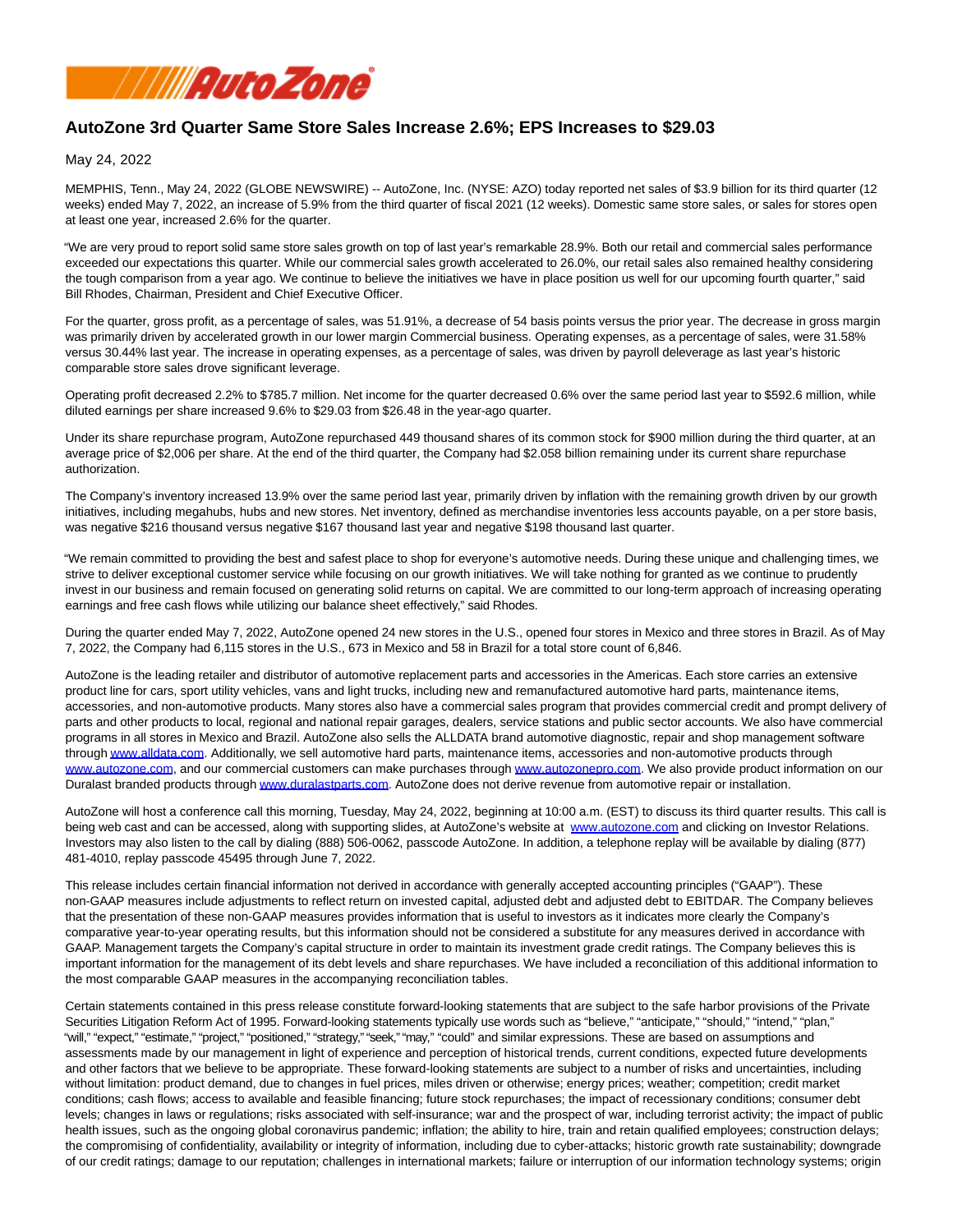and raw material costs of suppliers; inventory availability; disruption in our supply chain; impact of tariffs; anticipated impact of new accounting standards; and business interruptions. Certain of these risks and uncertainties are discussed in more detail in the "Risk Factors" section contained in Item 1A under Part 1 of the Company's Annual Report on Form 10-K for the year ended August 28, 2021, and these Risk Factors should be read carefully. Forward-looking statements are not guarantees of future performance, and actual results, developments and business decisions may differ from those contemplated by such forward-looking statements, and events described above and in the "Risk Factors" could materially and adversely affect our business. However, it should be understood that it is not possible to identify or predict all such risks and other factors that could affect these forward-looking statements. Forward-looking statements speak only as of the date made. Except as required by applicable law, we undertake no obligation to update publicly any forward-looking statements, whether as a result of new information, future events or otherwise.

#### Contact Information:

Financial: Brian Campbell at (901) 495-7005[, brian.campbell@autozone.com](https://www.globenewswire.com/Tracker?data=pANesLjPP0mDDFE18NKXKv9hHGjGi2lQFQgmH1Vf-IDqHD08WWieTu4gzvvcyExwINZugujeSsFQNvMFHcKuvd1wCHicsbIqQQjSICAxbbjYftuXCV4IfvgivOe7t1hX) Media: David McKinney at (901) 495-7951[, david.mckinney@autozone.com](https://www.globenewswire.com/Tracker?data=6s3GeXRD67G6agSGdGPQfHLBtvGfJuFc5222i_vvprtuYwrxKK-LFxtfzhNNHeQj5G9aIVePJMjbrB0KetHxYaf622S5DAmLUNe1MfnUYzI-4wGm0JNXvMIgFeveCOza)

#### **AutoZone's 3rd Quarter Highlights - Fiscal 2022**

# **Condensed Consolidated Statements of Operations**

**3rd Quarter, FY2022**

(in thousands, except per share data)

|                                      | <b>GAAP Results</b>           |    |                               |  |  |  |
|--------------------------------------|-------------------------------|----|-------------------------------|--|--|--|
|                                      | 12 Weeks Ended<br>May 7, 2022 |    | 12 Weeks Ended<br>May 8, 2021 |  |  |  |
|                                      |                               |    |                               |  |  |  |
| Net sales                            | \$<br>3,865,222               | \$ | 3,651,023                     |  |  |  |
| Cost of sales                        | 1,858,808                     |    | 1,736,077                     |  |  |  |
| Gross profit                         | 2,006,414                     |    | 1,914,946                     |  |  |  |
| Operating, SG&A expenses             | 1,220,744                     |    | 1,111,441                     |  |  |  |
| Operating profit (EBIT)              | 785,670                       |    | 803,505                       |  |  |  |
| Interest expense, net                | 41,888                        |    | 45,026                        |  |  |  |
| Income before taxes                  | 743,782                       |    | 758,479                       |  |  |  |
| Income tax expense $(1)$             | 151,211                       |    | 162,315                       |  |  |  |
| Net income                           | \$<br>592,571                 | \$ | 596,164                       |  |  |  |
| Net income per share:                |                               |    |                               |  |  |  |
| Basic                                | \$<br>29.93                   | \$ | 27.15                         |  |  |  |
| <b>Diluted</b>                       | \$<br>29.03                   | \$ | 26.48                         |  |  |  |
| Weighted average shares outstanding: |                               |    |                               |  |  |  |
| Basic                                | 19,798                        |    | 21,956                        |  |  |  |
| <b>Diluted</b>                       | 20,414                        |    | 22,515                        |  |  |  |

<sup>(1)</sup>The twelve weeks ended May 7, 2022 and the comparable prior year period include \$21.1M and \$16.0M in tax benefits from stock option exercises, respectively

#### **Year-To-Date 3rd Quarter, FY2022**

(in thousands, except per share data)

|                                      | <b>GAAP Results</b>   |    |                |  |  |  |
|--------------------------------------|-----------------------|----|----------------|--|--|--|
|                                      | <b>36 Weeks Ended</b> |    | 36 Weeks Ended |  |  |  |
|                                      | May 7, 2022           |    |                |  |  |  |
|                                      |                       |    |                |  |  |  |
| Net sales                            | \$<br>10,903,875      | \$ | 9,716,101      |  |  |  |
| Cost of sales                        | 5,187,075             |    | 4,566,155      |  |  |  |
| Gross profit                         | 5,716,800             |    | 5,149,946      |  |  |  |
| Operating, SG&A expenses             | 3,549,885             |    | 3,249,449      |  |  |  |
| Operating profit (EBIT)              | 2,166,915             |    | 1,900,497      |  |  |  |
| Interest expense, net                | 127,642               |    | 137,217        |  |  |  |
| Income before taxes                  | 2,039,273             |    | 1,763,280      |  |  |  |
| Income taxes $(1)$                   | 419,712               |    | 378,737        |  |  |  |
| Net income                           | \$<br>1,619,561       | \$ | 1,384,543      |  |  |  |
| Net income per share:                |                       |    |                |  |  |  |
| Basic                                | \$<br>79.26           | \$ | 61.24          |  |  |  |
| <b>Diluted</b>                       | \$<br>76.90           | \$ | 59.80          |  |  |  |
| Weighted average shares outstanding: |                       |    |                |  |  |  |
| Basic                                | 20,433                |    | 22,609         |  |  |  |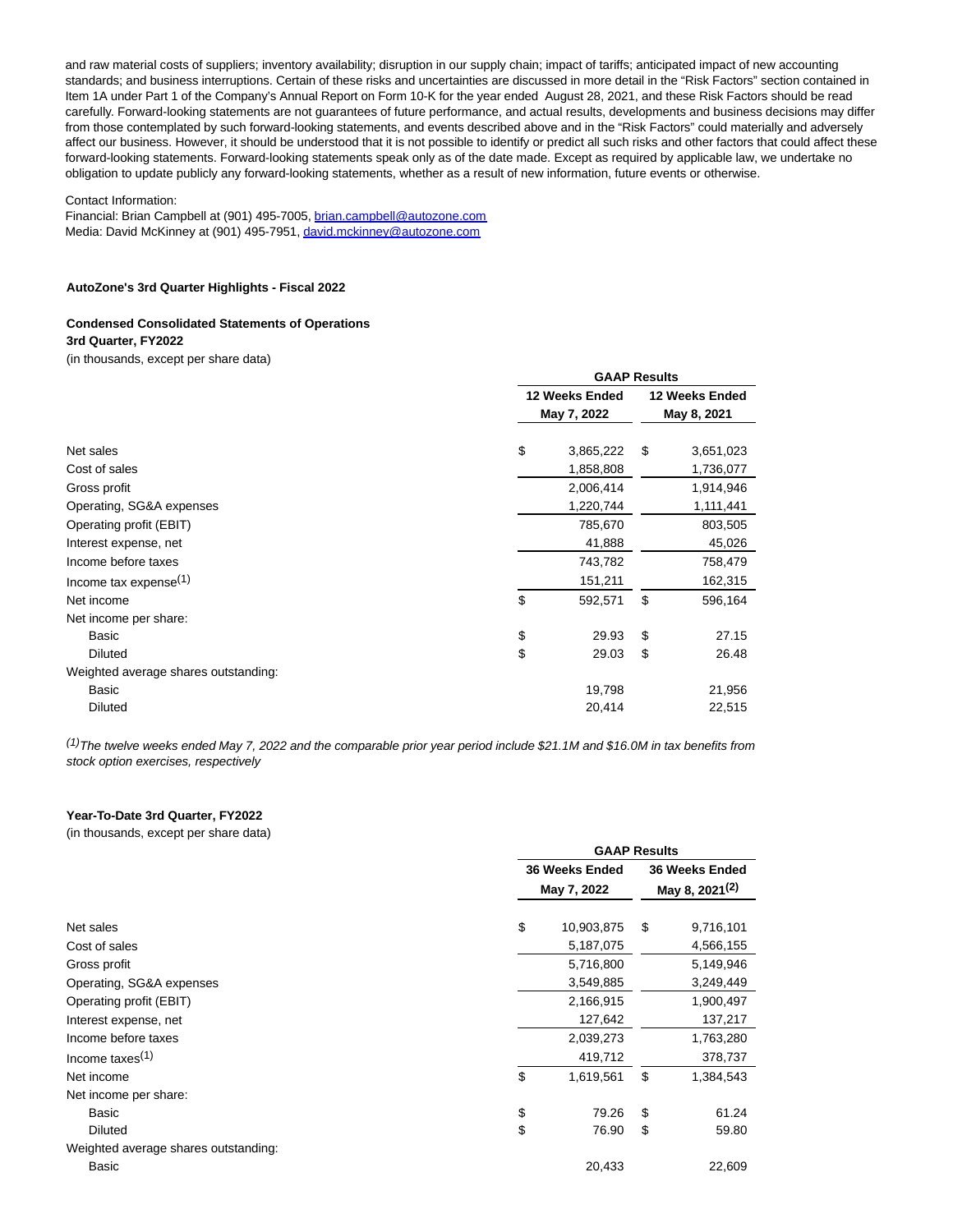$(1)$ The thirty-six weeks ended May 7, 2022 and the comparable prior year period include \$55.9M and \$35.2M in tax benefits from stock option exercises, respectively

 $(2)$ The thirty-six weeks ended May 8, 2021 was negatively impacted by pandemic related expenses, including Emergency Time-Off of approximately \$46M (pre-tax)

# **Selected Balance Sheet Information**

(in thousands)

|                                                   | May 7, 2022 |             | May 8, 2021 |             | <b>August 28, 2021</b> |             |
|---------------------------------------------------|-------------|-------------|-------------|-------------|------------------------|-------------|
|                                                   |             |             |             |             |                        |             |
| Cash and cash equivalents                         | \$          | 263.044     | \$          | 975.646     | \$.                    | 1,171,335   |
| Merchandise inventories                           |             | 5,313,114   |             | 4,665,477   |                        | 4,639,813   |
| <b>Current assets</b>                             |             | 6.254.721   |             | 6,224,396   |                        | 6,415,303   |
| Property and equipment, net                       |             | 4,971,626   |             | 4,683,149   |                        | 4,856,891   |
| Operating lease right-of-use assets               |             | 2,764,631   |             | 2,694,846   |                        | 2,718,712   |
| Total assets                                      |             | 14,520,565  |             | 14,137,946  |                        | 14,516,199  |
| Accounts payable                                  |             | 6,793,205   |             | 5,778,222   |                        | 6,013,924   |
| <b>Current liabilities</b>                        |             | 8.064.076   |             | 7.013.249   |                        | 7,369,754   |
| Operating lease liabilities, less current portion |             | 2,659,535   |             | 2,594,506   |                        | 2,632,842   |
| Total debt                                        |             | 6,057,444   |             | 5,267,896   |                        | 5,269,820   |
| Stockholders' deficit                             |             | (3,387,230) |             | (1,763,392) |                        | (1,797,536) |
| Working capital                                   |             | (1,809,355) |             | (788, 853)  |                        | (954,451)   |
|                                                   |             |             |             |             |                        |             |

### **AutoZone's 3rd Quarter Highlights - Fiscal 2022**

### **Condensed Consolidated Statements of Operations**

### **Adjusted Debt / EBITDAR**

| (in thousands, except adjusted debt to EBITDAR ratio) |    | <b>Trailing 4 Quarters</b> |    |           |  |  |  |  |
|-------------------------------------------------------|----|----------------------------|----|-----------|--|--|--|--|
|                                                       |    | May 7, 2022<br>May 8, 2021 |    |           |  |  |  |  |
| Net income                                            | \$ | 2,405,332                  | \$ | 2,125,000 |  |  |  |  |
| Add: Interest expense                                 |    | 185,762                    |    | 202,854   |  |  |  |  |
| Income tax expense                                    |    | 619,851                    |    | 590,688   |  |  |  |  |
| EBIT                                                  |    | 3,210,945                  |    | 2,918,542 |  |  |  |  |
| Add: Depreciation and amortization                    |    | 431.004                    |    | 403,395   |  |  |  |  |
| Rent expense <sup>(1)</sup>                           |    | 360,076                    |    | 339,193   |  |  |  |  |
| Share-based expense                                   |    | 67,109                     |    | 50,645    |  |  |  |  |
| <b>EBITDAR</b>                                        | \$ | 4,069,134                  | \$ | 3,711,775 |  |  |  |  |
| Debt                                                  | \$ | 6,057,444                  | \$ | 5,267,896 |  |  |  |  |
| Financing lease liabilities                           |    | 288,483                    |    | 228,597   |  |  |  |  |
| Add: Rent $x$ 6 <sup>(1)</sup>                        |    | 2,160,456                  |    | 2,035,158 |  |  |  |  |
| Adjusted debt                                         | \$ | 8,506,383                  | \$ | 7,531,651 |  |  |  |  |
| <b>Adjusted debt to EBITDAR</b>                       |    | 2.1                        |    | 2.0       |  |  |  |  |

### **Adjusted Return on Invested Capital (ROIC)**

(in thousands, except ROIC)

|                             |    | <b>Trailing 4 Quarters</b> |    |            |
|-----------------------------|----|----------------------------|----|------------|
|                             |    | May 7, 2022                |    |            |
| Net income                  | \$ | 2,405,332                  | \$ | 2,125,000  |
| Adjustments:                |    |                            |    |            |
| Interest expense            |    | 185,762                    |    | 202,854    |
| Rent expense <sup>(1)</sup> |    | 360,076                    |    | 339,193    |
| Tax effect <sup>(2)</sup>   |    | (111,896)                  |    | (118, 167) |
| Adjusted after-tax return   | \$ | 2,839,274                  | \$ | 2,548,880  |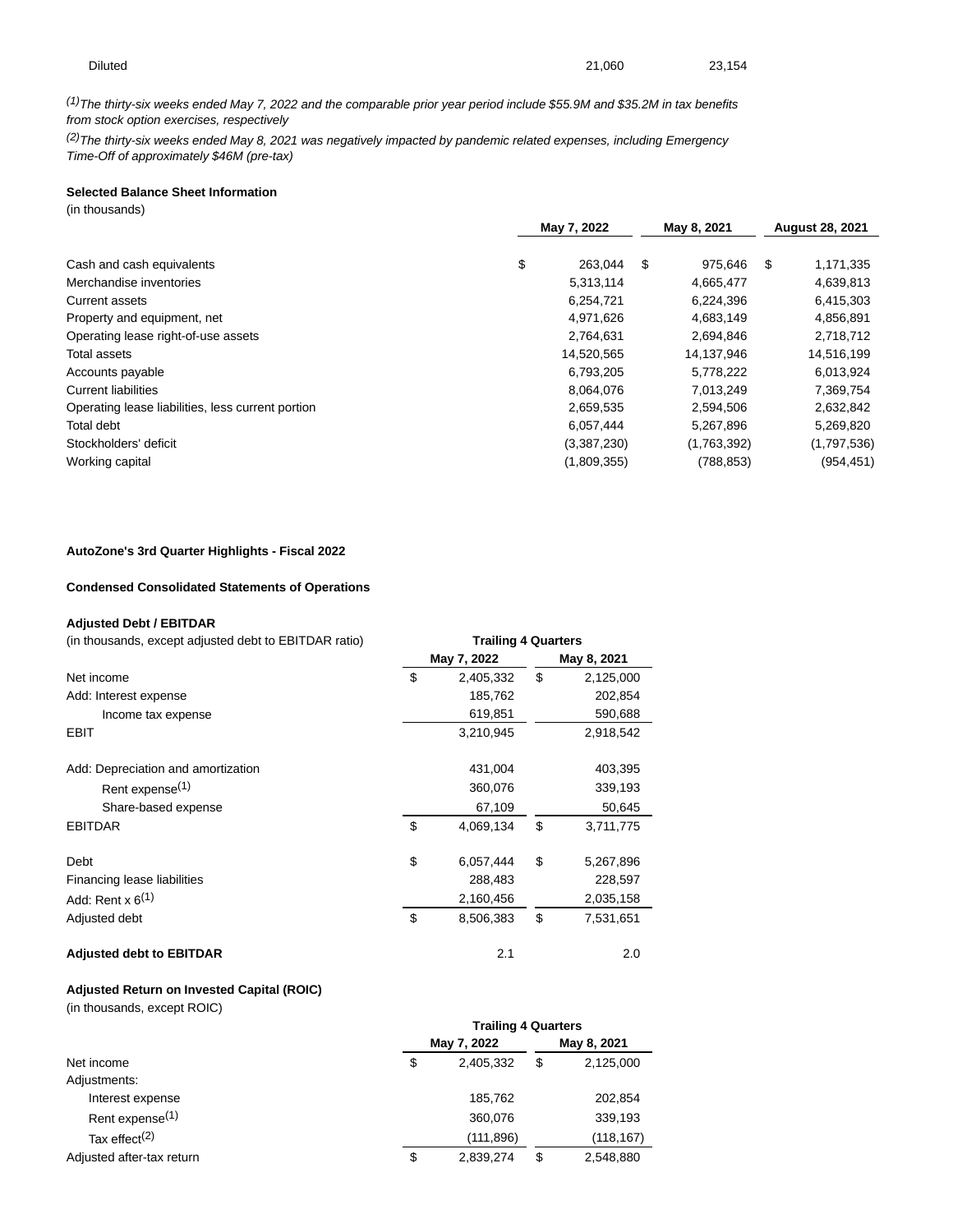| Average debt $(3)$                                 | \$<br>5.541.462 | \$<br>5.446.162 |
|----------------------------------------------------|-----------------|-----------------|
| Average stockholders' deficit <sup>(3)</sup>       | (2,442,077)     | (1,364,932)     |
| Add: Rent $x$ 6 <sup>(1)</sup>                     | 2.160.456       | 2,035,158       |
| Average financing lease liabilities <sup>(3)</sup> | 268.111         | 227,061         |
| Invested capital                                   | \$<br>5.527.952 | \$<br>6.343.449 |
| <b>Adjusted After-Tax ROIC</b>                     | 51.4%           | 40.2%           |

 $(1)$  The table below outlines the calculation of rent expense and reconciles rent expense to total lease cost, per ASC 842, the most directly comparable GAAP financial measure, for the trailing four quarters ended May 7, 2022 and May 8, 2021

|                                                                                                | <b>Trailing 4 Quarters</b> |             |    |             |  |  |  |
|------------------------------------------------------------------------------------------------|----------------------------|-------------|----|-------------|--|--|--|
| (in thousands)                                                                                 |                            | May 7, 2022 |    | May 8, 2021 |  |  |  |
| Total lease cost, per ASC 842                                                                  | \$                         | 451.601     | \$ | 421,750     |  |  |  |
| Less: Finance lease interest and amortization                                                  |                            | (65, 128)   |    | (55, 725)   |  |  |  |
| Less: Variable operating lease components, related to<br>insurance and common area maintenance |                            | (26, 397)   |    | (26, 832)   |  |  |  |
| Rent expense                                                                                   | \$                         | 360.076     | S  | 339.193     |  |  |  |

(2) Effective tax rate over trailing four quarters ended May 7, 2022 and May 8, 2021 is 20.5**%** and 21.8%, respectively

 $(3)$  All averages are computed based on trailing five quarter balances

# **Other Selected Financial Information**

| (in thousands) |  |
|----------------|--|
|----------------|--|

| ,                                                       |    | May 7, 2022 | May 8, 2021 |            |  |  |
|---------------------------------------------------------|----|-------------|-------------|------------|--|--|
| Cumulative share repurchases (\$ since fiscal 1998)     | SS | 29,092,425  | \$          | 24,832,432 |  |  |
| Remaining share repurchase authorization (\$)           |    | 2,057,575   |             | 1,317,568  |  |  |
| Cumulative share repurchases (shares since fiscal 1998) |    | 152.035     |             | 149.696    |  |  |
| Shares outstanding, end of quarter                      |    | 19.576      |             | 21.620     |  |  |

|                               | 12 Weeks Ended<br>May 7, 2022 |         | 12 Weeks Ended<br>May 8, 2021 |         | 36 Weeks Ended<br>May 7, 2022 |            | 36 Weeks Ended<br>May 8, 2021 |         |
|-------------------------------|-------------------------------|---------|-------------------------------|---------|-------------------------------|------------|-------------------------------|---------|
| Depreciation and amortization |                               | 102.083 |                               | 94.017  | \$                            | 301.365 \$ |                               | 278,044 |
| Capital spending              |                               | 161.207 |                               | 137.009 |                               | 369,350    |                               | 375,653 |

# **AutoZone's 3rd Quarter Highlights - Fiscal 2022 Selected Operating Highlights Condensed Consolidated Statements of Operations**

### **Store Count & Square Footage**

|                  | 12 Weeks Ended<br>May 7, 2022 | 12 Weeks Ended<br>May 8, 2021 | 36 Weeks Ended<br>May 7, 2022 | <b>36 Weeks Ended</b><br>May 8, 2021 |  |  |
|------------------|-------------------------------|-------------------------------|-------------------------------|--------------------------------------|--|--|
| <b>Domestic:</b> |                               |                               |                               |                                      |  |  |
| Beginning stores | 6,091                         | 5,951                         | 6,051                         | 5,885                                |  |  |
| Stores opened    | 24                            | 25                            | 65                            | 91                                   |  |  |
| Stores closed    | $\blacksquare$                | (1)                           | (1)                           |                                      |  |  |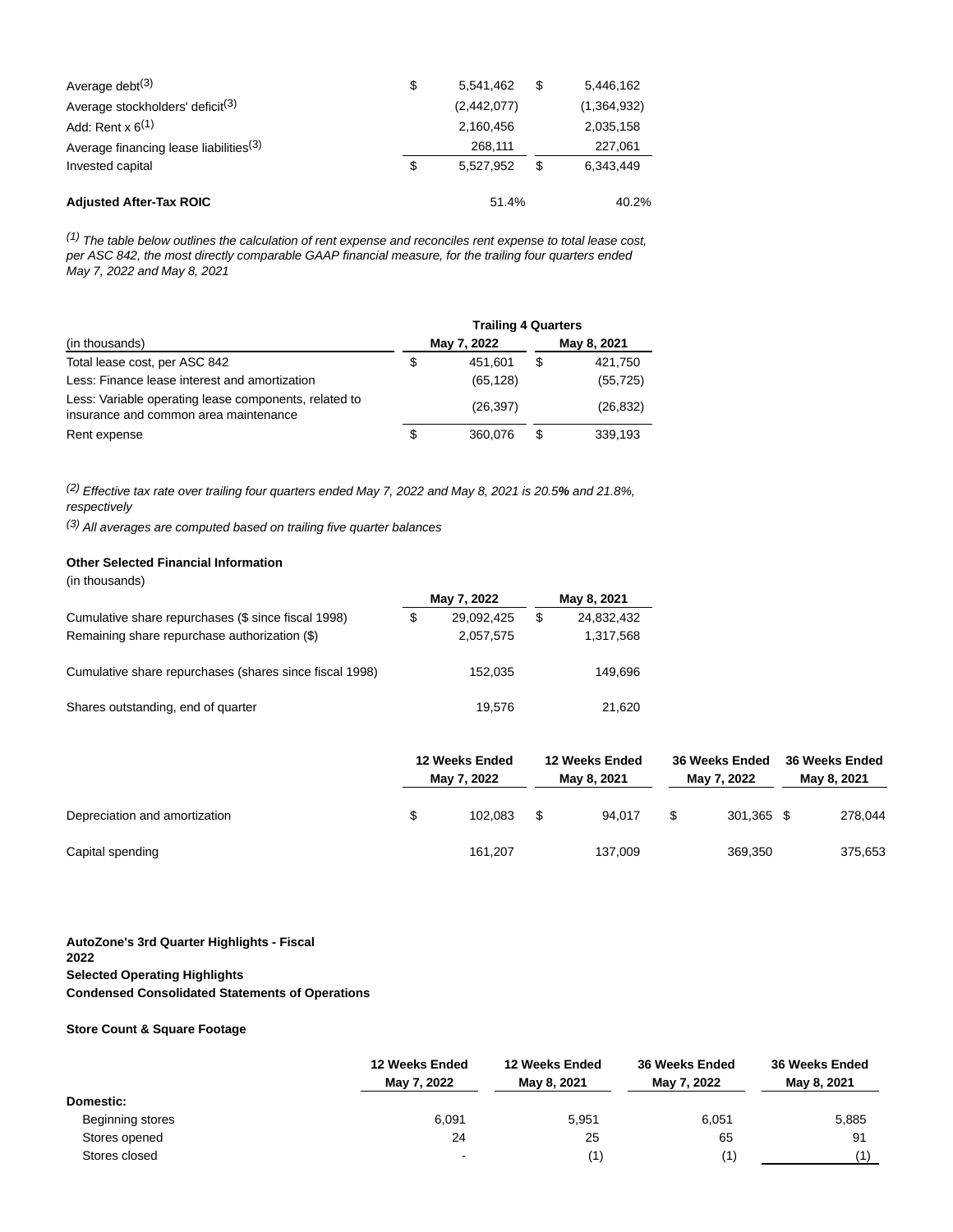| Ending domestic stores                                    | 6,115                                     |                | 5,975                         |                            | 6,115                         |                            | 5,975                         |
|-----------------------------------------------------------|-------------------------------------------|----------------|-------------------------------|----------------------------|-------------------------------|----------------------------|-------------------------------|
| <b>Relocated stores</b>                                   | 4                                         |                | 6                             |                            | 8                             |                            | 11                            |
| Stores with commercial programs                           | 5,276                                     |                | 5,107                         |                            | 5,276                         |                            | 5,107                         |
| Square footage (in thousands)                             | 40,230                                    |                | 39,175                        |                            | 40,230                        |                            | 39,175                        |
| Mexico:                                                   |                                           |                |                               |                            |                               |                            |                               |
| Beginning stores                                          | 669                                       |                | 628                           |                            | 664                           |                            | 621                           |
| Stores opened                                             | 4                                         |                | 7                             |                            | 9                             |                            | 14                            |
| <b>Ending Mexico stores</b>                               | 673                                       |                | 635                           |                            | 673                           |                            | 635                           |
| <b>Brazil:</b>                                            |                                           |                |                               |                            |                               |                            |                               |
| Beginning stores                                          | 55                                        |                | 46                            |                            | 52                            |                            | 43                            |
| Stores opened                                             | 3                                         |                | 1                             |                            | 6                             |                            | 4                             |
| <b>Ending Brazil stores</b>                               | 58                                        |                | 47                            |                            | 58                            |                            | 47                            |
| <b>Total</b>                                              | 6,846                                     |                | 6,657                         |                            | 6,846                         |                            | 6,657                         |
|                                                           |                                           |                |                               |                            |                               |                            |                               |
| Square footage (in thousands)<br>Square footage per store | 45,680<br>6,673                           |                | 44,253<br>6,648               |                            | 45,680<br>6,673               |                            | 44,253<br>6,648               |
| <b>Sales Statistics</b>                                   |                                           |                |                               |                            |                               |                            |                               |
| (\$ in thousands, except sales per average square         |                                           |                |                               |                            |                               |                            |                               |
| foot)                                                     |                                           |                |                               |                            |                               |                            |                               |
|                                                           | 12 Weeks Ended                            | 12 Weeks Ended |                               | <b>Trailing 4 Quarters</b> |                               | <b>Trailing 4 Quarters</b> |                               |
| Total AutoZone Stores (Domestic, Mexico and<br>Brazil)    | May 8, 2021<br>May 7, 2022<br>May 7, 2022 |                |                               | May 8, 2021                |                               |                            |                               |
| Sales per average store                                   | \$<br>556                                 | \$             | 541                           | \$                         | 2,301                         | \$                         | 2,134                         |
| Sales per average square foot                             | \$<br>83                                  | \$             | 81                            | \$                         | 346                           | \$                         | 321                           |
| <b>Total Auto Parts (Domestic, Mexico and Brazil)</b>     |                                           |                |                               |                            |                               |                            |                               |
| Total auto parts sales                                    | \$<br>3,795,290                           | \$             | 3,590,281                     | \$                         | 15,537,156                    | \$                         | 14,024,674                    |
| % Increase vs. LY                                         | 5.7%                                      |                | 31.8%                         |                            | 10.8%                         |                            | 18.4%                         |
| <b>Domestic Commercial</b>                                |                                           |                |                               |                            |                               |                            |                               |
| Total domestic commercial sales                           | \$<br>1,044,293                           | \$             | 828,569                       | \$                         | 3,970,727                     | \$                         | 3,138,398                     |
| % Increase vs. LY                                         | 26.0%                                     |                | 44.4%                         |                            | 26.5%                         |                            | 18.9%                         |
| Average sales per program per week                        | \$<br>16.6                                | \$             | 13.5                          | \$                         | 14.7                          | \$                         | 12.0                          |
| % Increase vs. LY                                         | 23.0%                                     |                | 39.2%                         |                            | 22.5%                         |                            | 17.6%                         |
|                                                           |                                           |                |                               |                            |                               |                            |                               |
| All Other, including ALLDATA<br>All other sales           | \$<br>69,932                              | \$             | 60,742                        | \$                         | 280,203                       | \$                         | 237,395                       |
| % Increase vs. LY                                         | 15.1%                                     |                | 11.1%                         |                            | 18.0%                         |                            | 5.7%                          |
|                                                           |                                           |                |                               |                            |                               |                            |                               |
|                                                           | 12 Weeks Ended<br>May 7, 2022             |                | 12 Weeks Ended<br>May 8, 2021 |                            | 36 Weeks Ended<br>May 7, 2022 |                            | 36 Weeks Ended<br>May 8, 2021 |
| Domestic same store sales                                 | 2.6%                                      |                | 28.9%                         |                            | 9.5%                          |                            | 19.0%                         |
| <b>Inventory Statistics (Total Stores)</b>                |                                           |                |                               |                            |                               |                            |                               |
|                                                           | as of                                     |                | as of                         |                            |                               |                            |                               |
|                                                           | May 7, 2022                               |                | May 8, 2021                   |                            |                               |                            |                               |
| Accounts payable/inventory                                | 127.9%                                    |                | 123.9%                        |                            |                               |                            |                               |
| (\$ in thousands)                                         |                                           |                |                               |                            |                               |                            |                               |
| Inventory                                                 | \$<br>5,313,114                           | \$             | 4,665,477                     |                            |                               |                            |                               |
| Inventory per store                                       | 776                                       |                | 701                           |                            |                               |                            |                               |
| Net inventory (net of payables)                           | (1,480,091)                               |                | (1, 112, 745)                 |                            |                               |                            |                               |

Net inventory / per store (216) (167)